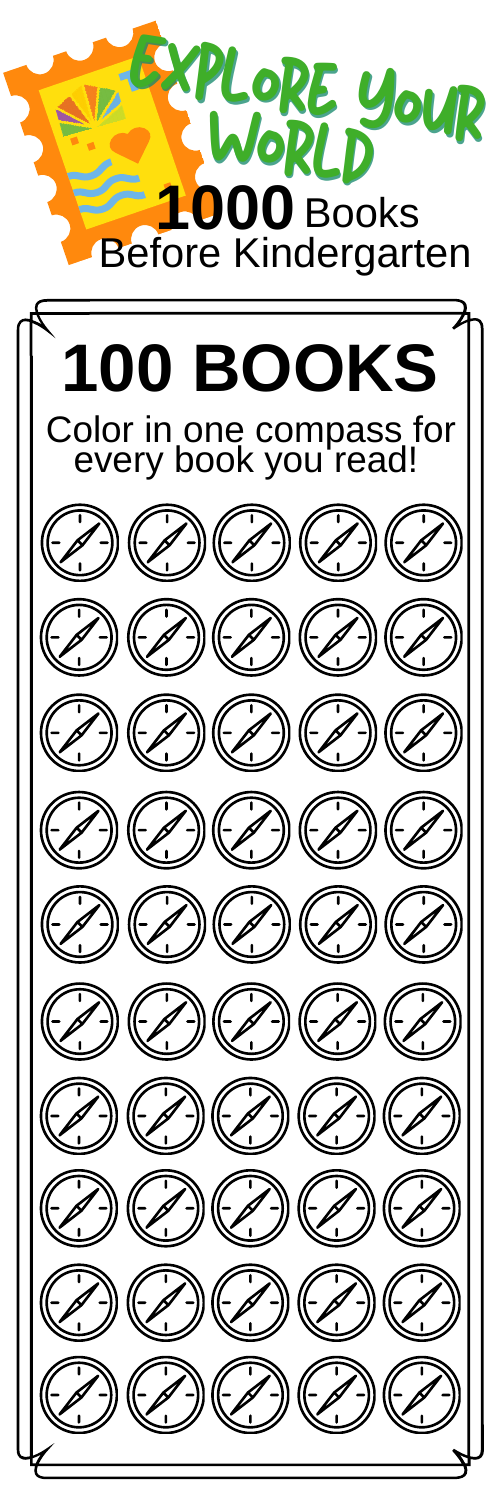



Read a new book about a place, city, country, or state where you have never been!

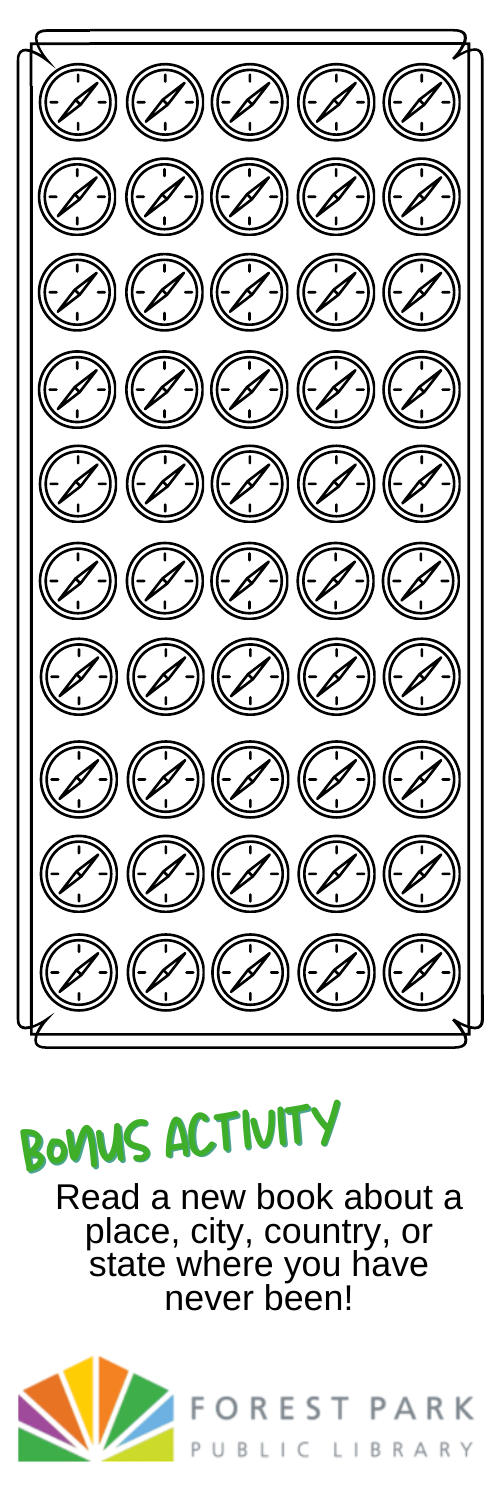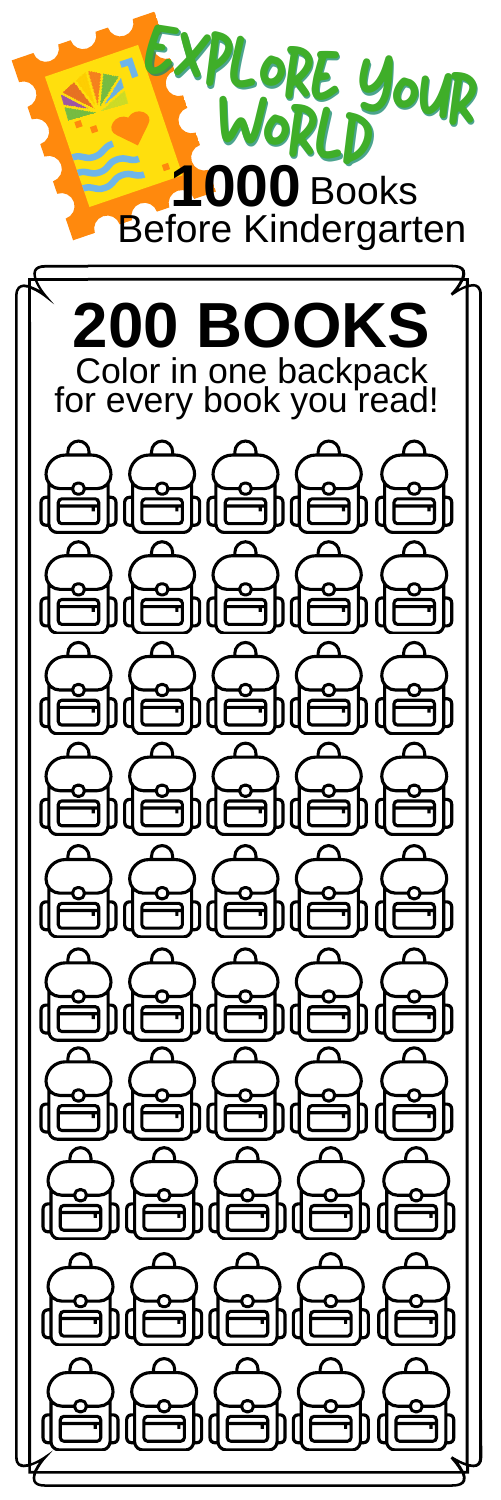

BOVIUS ACTIVITY

Draw a picture and mail it to someone who lives far away!

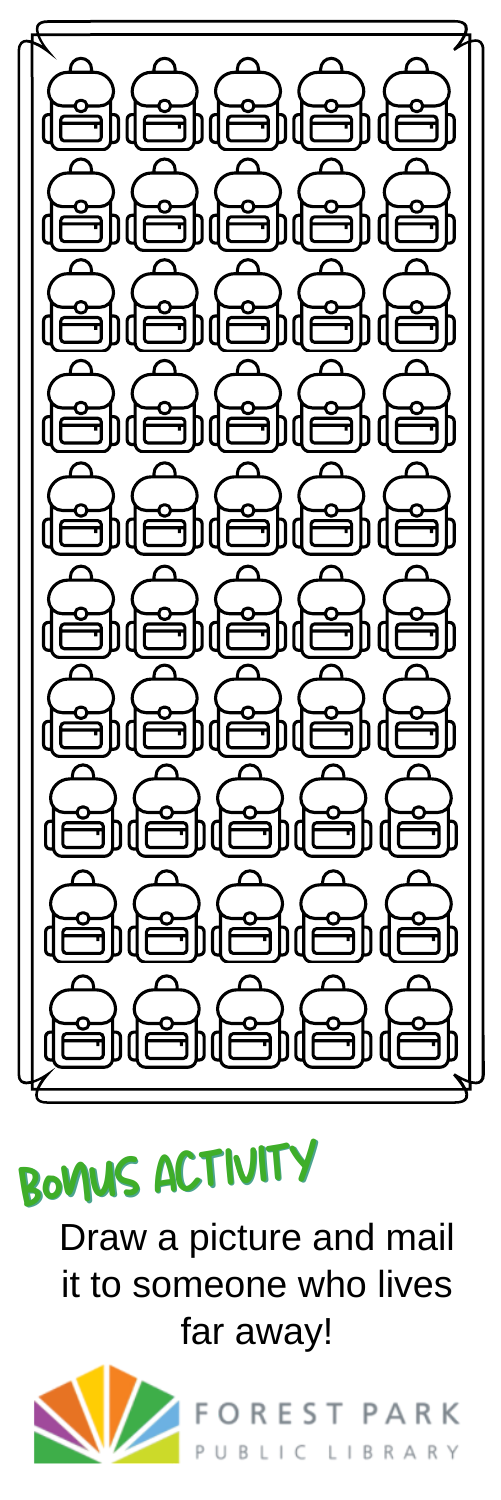

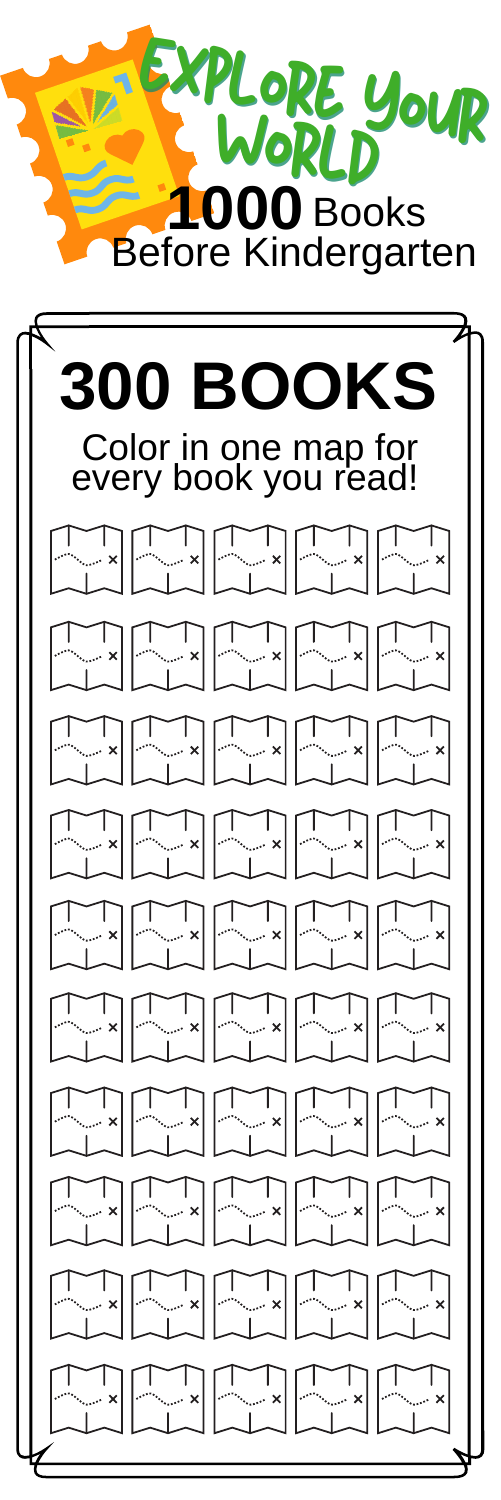

# BOVUS ACTIVITY

Look online to find popular music across the globe and have a dance party!

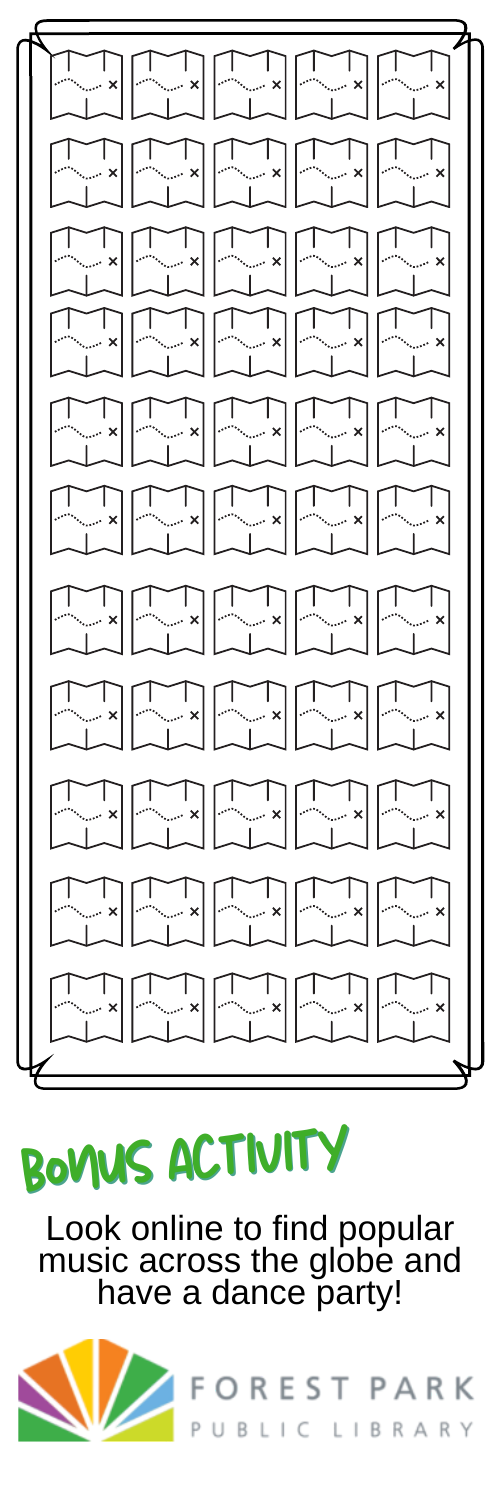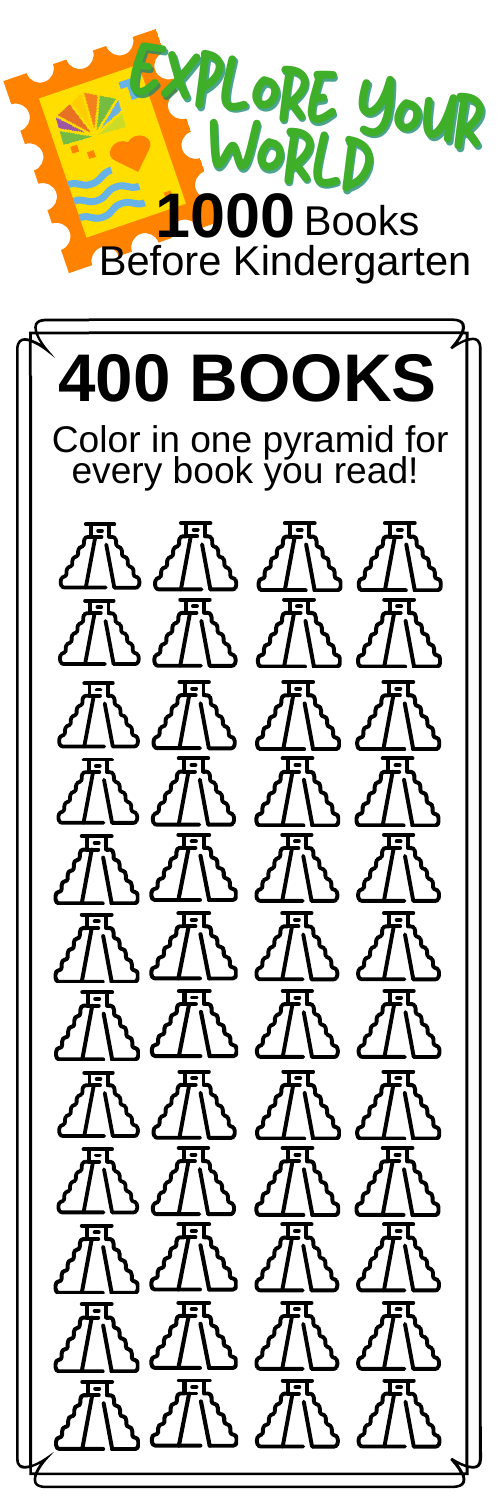

BOVIUS ACTIVITY

Find out which Native American tribe's land you currently live on and learn about them!

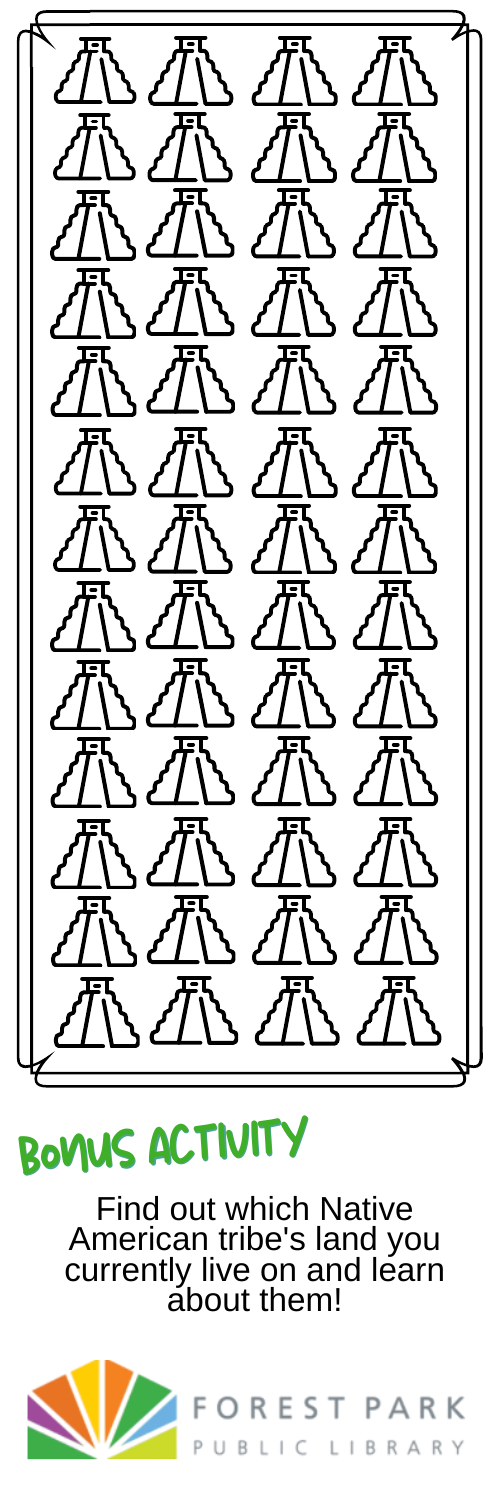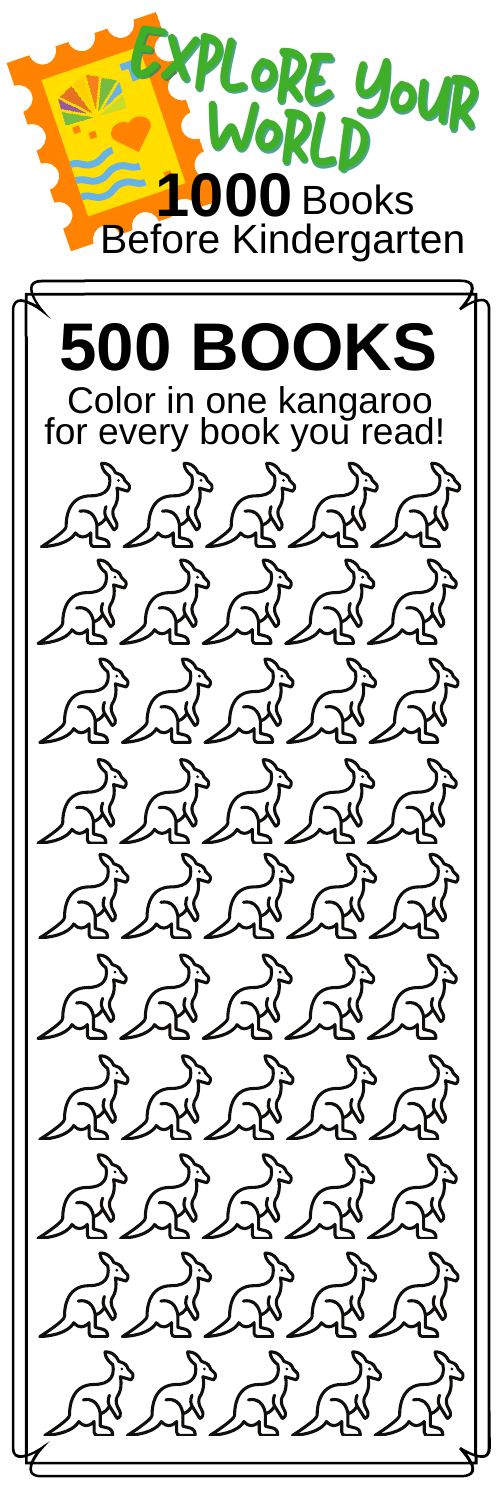

#### BOVUS ACTIVITY

Read a new book about someone whose life is very different from yours!

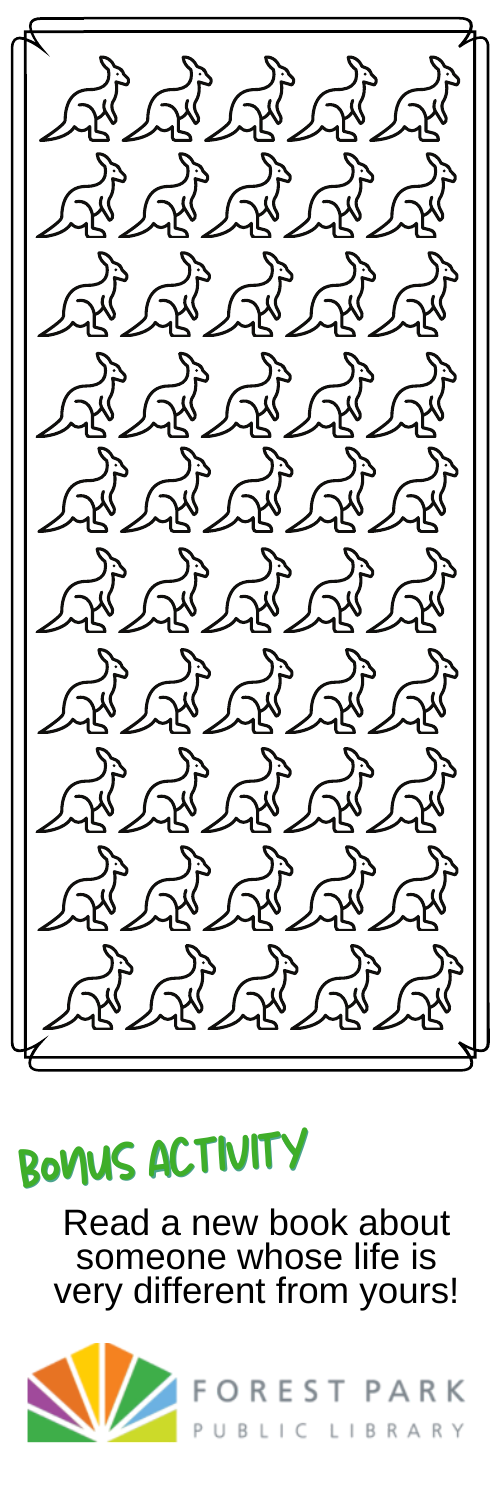

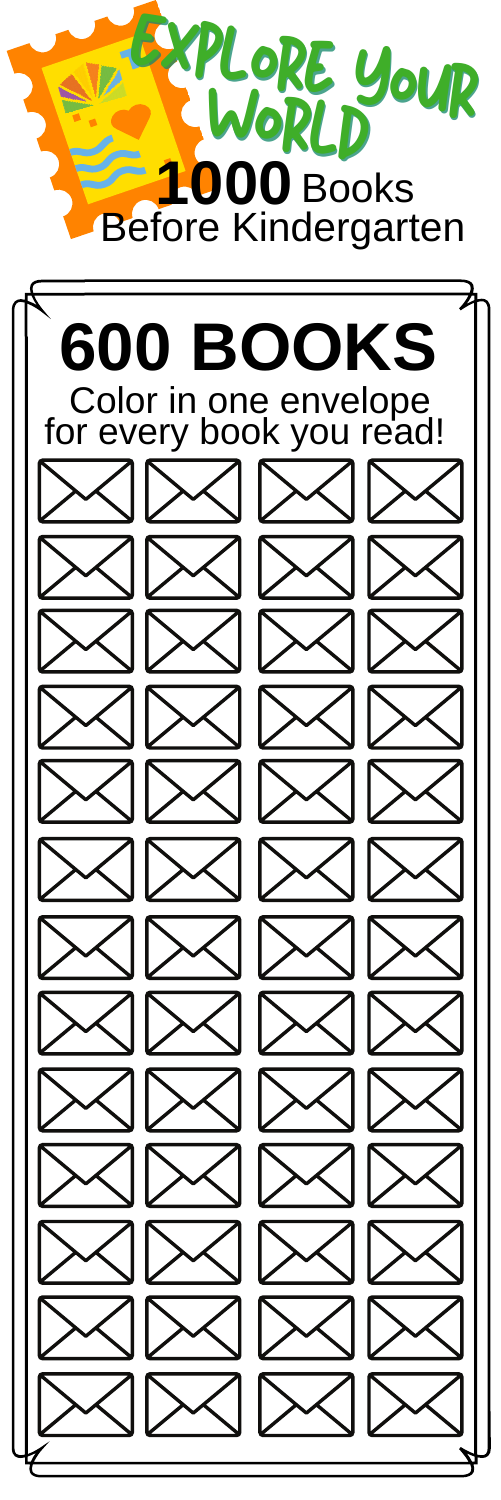

### bonus activity bonus activity

Read something in a different format than you are used to. Try reading a poem, a book in verse, or listening to an audiobook!



OREST PARK PUBLIC LIBRARY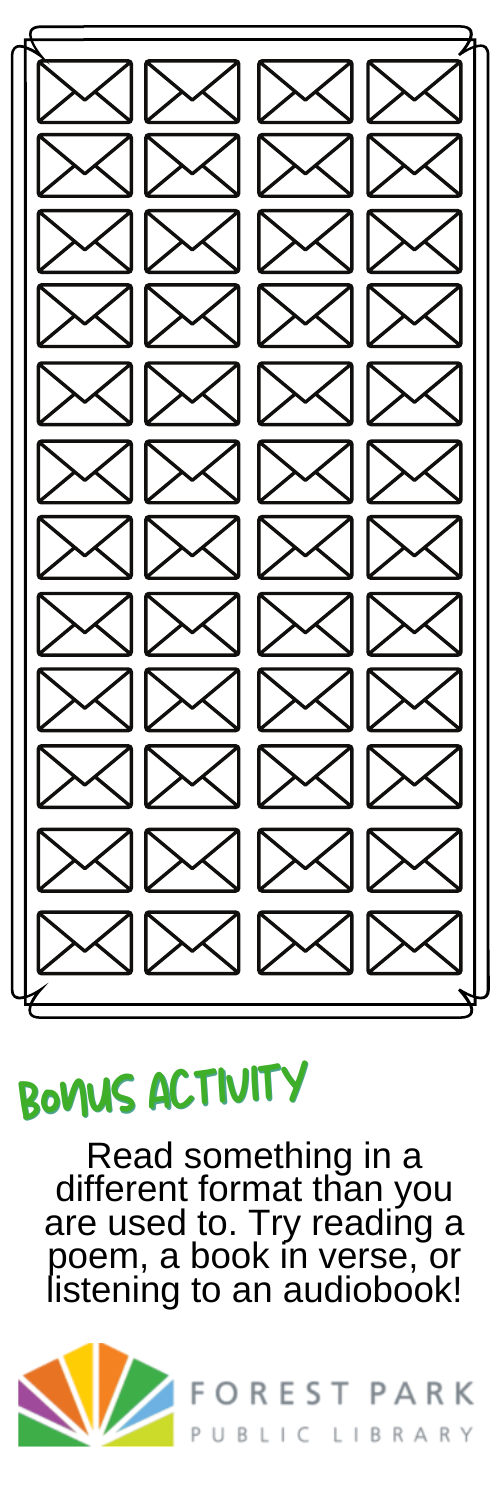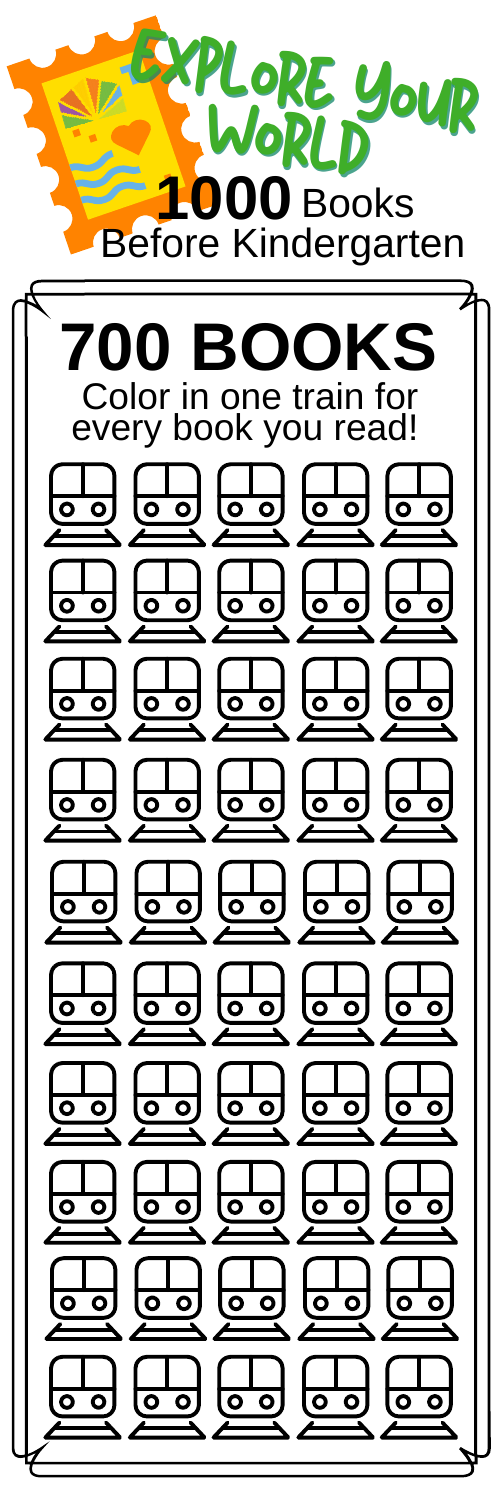

# bonus activity bonusactivity

Visit the library and ask a librarian to help you find a book you have never read before!

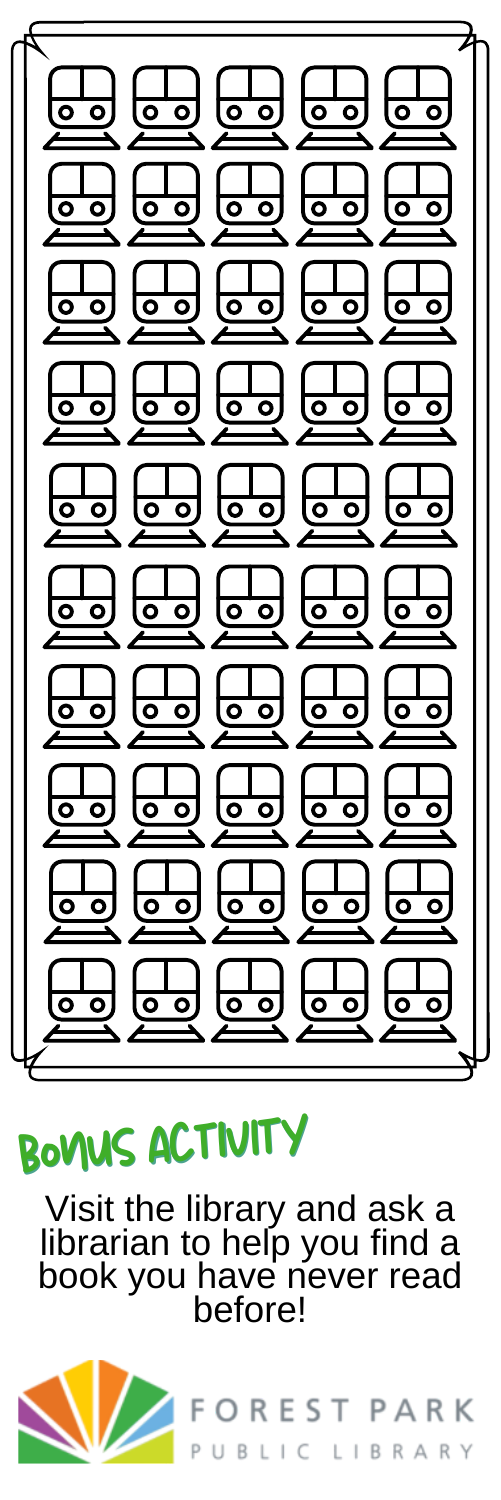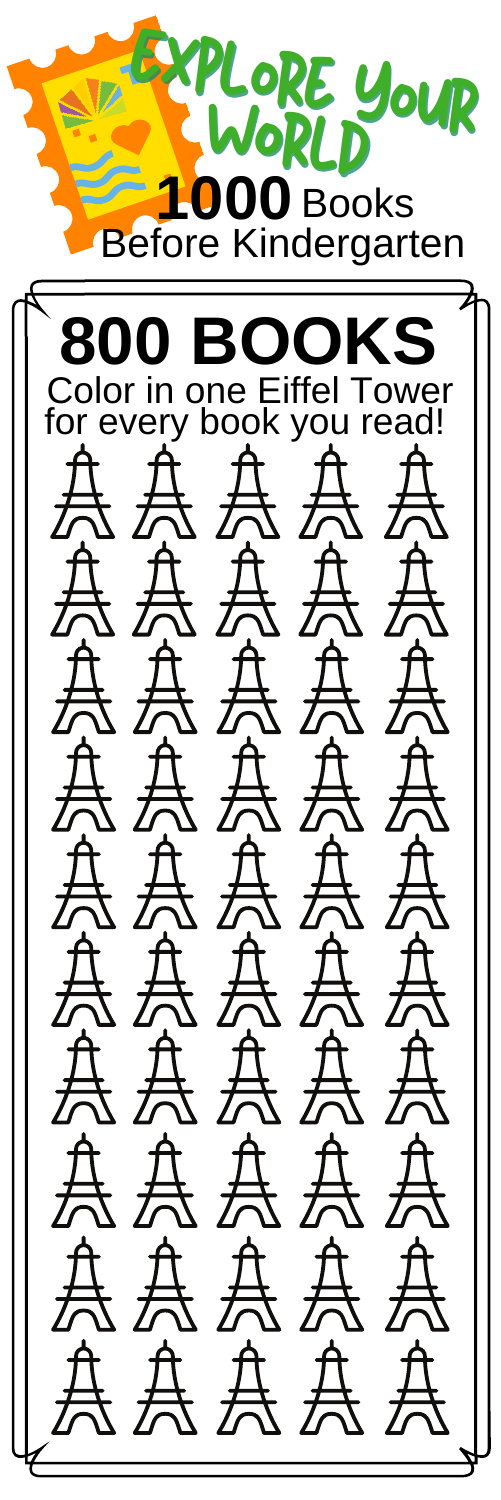点点点点点 人人人人人 点点点点点 总点点点点 人人人人人 人人人人人 点点点点点 点点点点点 人人人人人 点点点点点



#### Attend an event at the library!

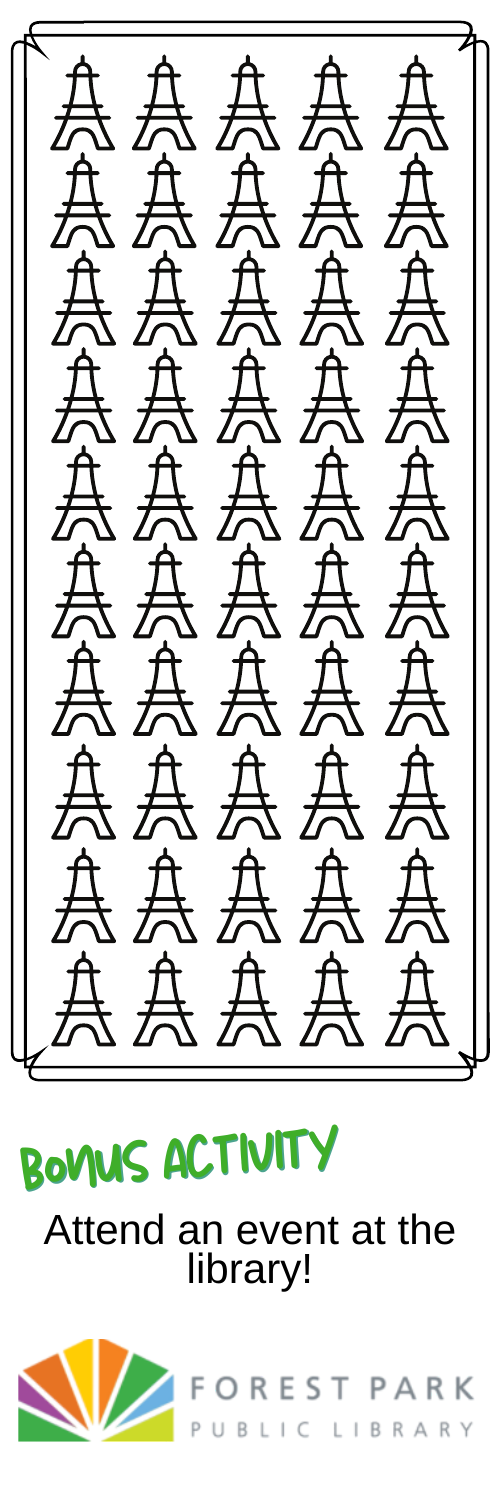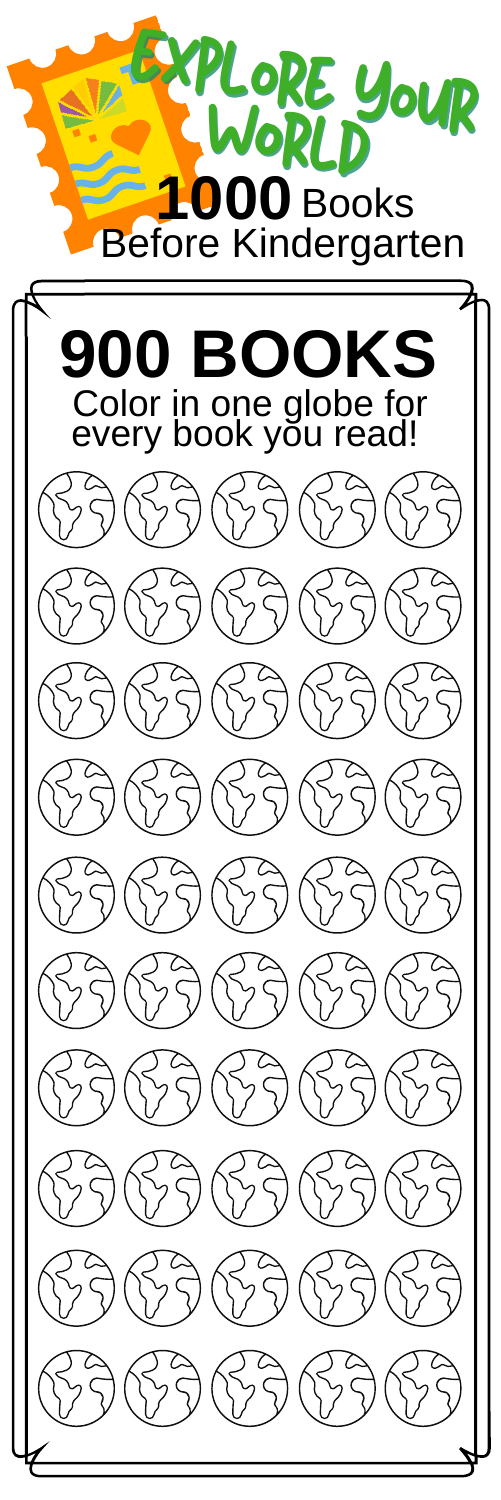

## BOVUS ACTIVITY

Take a walk around your neighborhood and look at all the different kinds of trees!



A R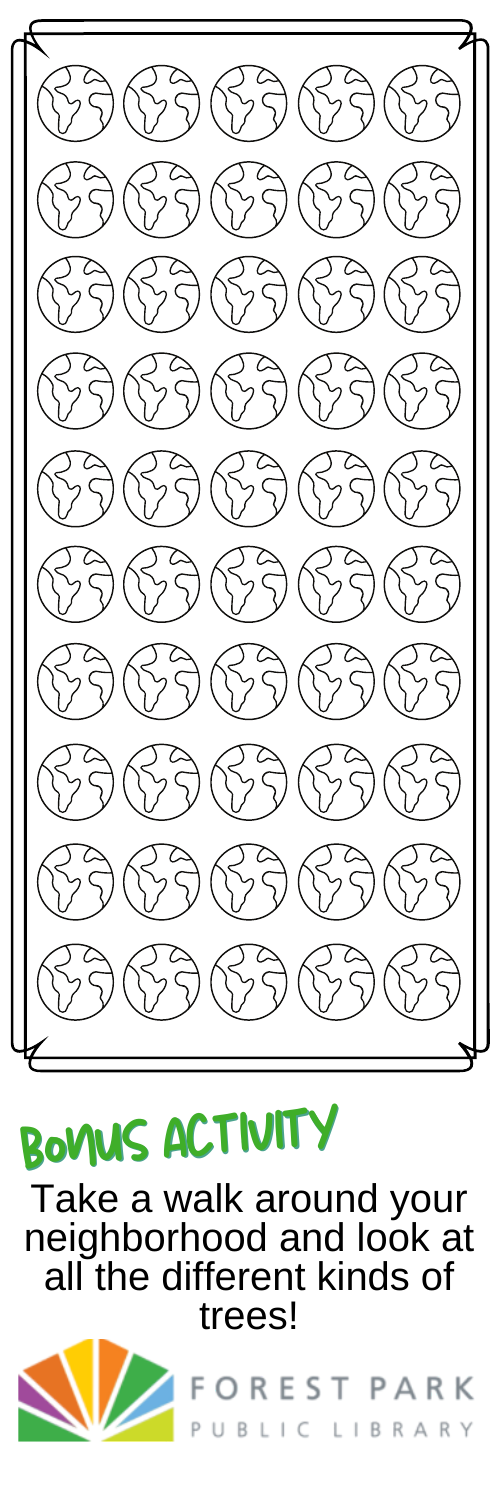